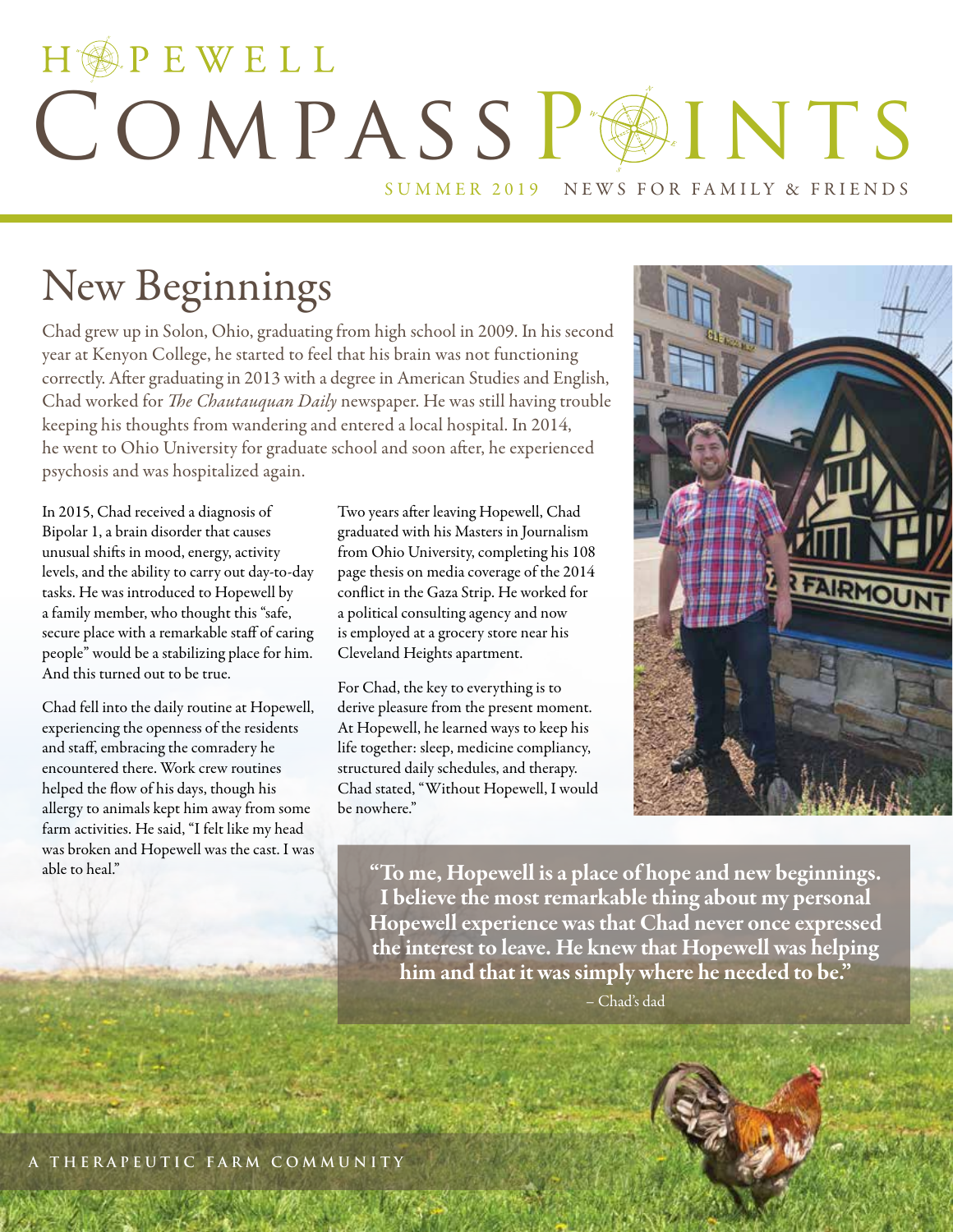## Sharing the Promise of Hopewell

While serving our residents and their families every day, over the last year Hopewell has sharply increased its efforts to positively impact a growing number of people in Northeast Ohio, as well as to contribute to the treatment of serious mental illness in the United States.

We have met with mental health leaders and front line professionals of organizations including the Cleveland Clinic, Highland Springs, Glenbeigh, University Hospitals, Kent State University and Eaton Corporation to discuss our distinctive Healing Model and determine how we can work together for the benefit of their constituents. We assisted journalists and online audiences in communicating mental health stories and specific suggestions for readers, listeners, and viewers. We improved our website and have written several blogs with insights for individuals and families struggling with mental health challenges. We provided guidance and perspectives to families from our clinical staff in articles in the *Cleveland Jewish News*, *Balanced Family Magazine*, an extended e-Parenting podcast, and the *Cleveland Plain Dealer*. On July 21, ideastream ran an extended story on Hopewell moderated by Rick Jackson.

Hopewell has also taken steps to expand our national reach, assisted by a generous grant from the Cleveland Foundation. Among other actions, we have established relationships with national mental health institutions and leaders, including field trips to three institutions recognized for their leadership in diagnosis and treatment of mental illness: the Lindner Center for HOPE in Cincinnati, McLean Hospital in Boston, and Menninger Clinic in Houston. Similarly, we have established ongoing dialogue with seven of the country's most highly regarded Behavioral Health Consulting firms.



*Dave Shute and Jim Bennett*

In early 2019, we launched a nationwide approach to reach college students with serious mental illness. Mental illness among college students has reached new highs, with most estimates in the 30 percent range. Hopewell is determined to be a resource to students who require an Academic Leave of Absence with required mental illness treatment. Early in 2019, we interviewed counselors on eight campuses to determine what would be most helpful to them.

We have actively deepened Hopewell's relationships with the other four therapeutic farms and the 30 members of the American Residential Treatment Association (ARTA). We believe there is much to be gained by interchange of clinical knowledge and business practices among our peers. In the last year, we have attended two therapeutic farm meetings and two ARTA conferences and have hosted two farm CEOs at Hopewell. In addition, we sponsored and led a joint two-year outcomes research project with Rose Hill Center in Holly, Michigan for which we together engaged Dr. Sana Loue of Case Western Reserve University.

Your confidence and financial support enables us to take these and many other steps for Hopewell to increase both its direct service and contribution to the severely mentally ill. All of us on the Board and staff thank you so much, and hope to make you proud of what we accomplish together!

#### Board of Directors Clara T. Rankin *Life Trustee*

Chloe Rankin Seelbach *Chair*

Susan S. Locke, MD *Vice Chair*

William A. Wortzman *Vice Chair and Treasurer*

Joseph F. Verciglio *Secretary*

Peter Anagnostos Nathan A. Berger, MD Susan Silverberg Bewie Christopher C. Brookes Geofrey J. Greenleaf William R. Hawke Mary Joyce Joseph J. Mahovlic Leslie M. Mapes Roger F. Rankin Daniel E. Schweid, MD Mark W. Teague David A. Vincent, DC Todd Welki Suzanne Westlake Uday Yadav

Honorary Directors Herbert Y. Meltzer, MD Suzanne Morgan Donna S. Reid

#### Council of Advisors

Jenifer Garfield William D. Ginn Sally Henkel Edith F. Hirsch Michael J. Horvitz Susan D. LaPine Toby Devan Lewis Kathryn L. Makley John C. Morley Deborah Read

Robert J. Roth, RPh Gretchen Smith Mark J. Warren, MD, MPH Philip Wasserstrom Margaret S. Wheeler

Executive Director James E. Bennett

Associate Executive Director David H. Shute

9637 State Route 534 Middlefield, OH 44062 440.426.2000

#### IS A QUARTERLY PUBLICATION FOR THE FRIENDS AND DONORS OF HOPEWELL. COMPASSP<sup>@</sup>INTS

Don Bernardo, *Director of Development* Ann Thompson, *Editor/Writer* Audrey Katzman, *Writer*  Jack Childers, *Staff Photographer*

> Development Office 147 Bell Street, #303 Chagrin Falls, OH 44022 440.247.0912

#### www.hopewellcommunity.org

View Hopewell's 2018 Annual Report and 2018 Outcomes Report at www.hopewellcommunity.org/news.

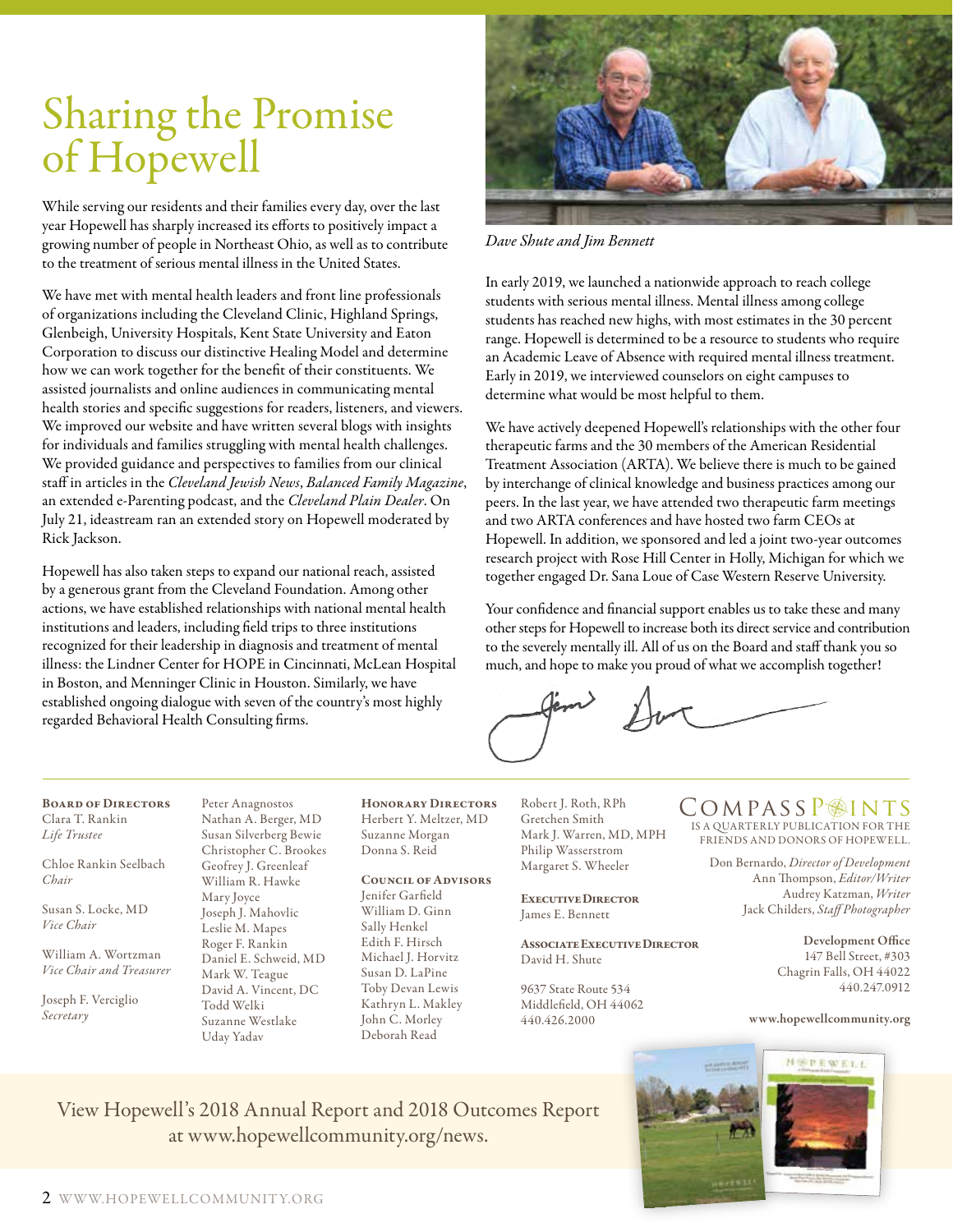## Welcome, New Board Members



Leslie Mapes is the Chief Operating Officer and PATH Certified Therapeutic Riding Instructor at Fieldstone Farm Therapeutic Riding Center in Chagrin Falls. She has more than 30 years of experience in public relations, marketing and fundraising. Leslie received her Bachelor of Arts degree from St. Lawrence University and participated in a Nonprofit Performance Measurement

Program at Harvard Kennedy School of Government.

As a former Hopewell Director of Development (2007 to 2013), Leslie has an in-depth understanding of Hopewell's strengths and challenges and looks forward to being a part of Hopewell's continued growth. Leslie is also a volunteer with CollegeNow and enjoys birding, traveling and walking with her dog.



Dr. David Vincent is a chiropractic physician and director at University Hospitals Connor Integrative Health Network. He received his Doctor of Chiropractic from Logan University in St. Louis, Missouri, and completed his undergraduate work in neuropsychology at SUNY Albany. He brings over thirty years of experience in health care to the Hopewell Board of Directors. As

past director of complementary medicine for Kaiser Northeast and Director of the Dartmouth-Hitchcock alliance hospitals, Dr. Vincent was involved in early healthcare policy, credentialing, contacting and development of Integrative Health as we know it today. He is an active member of the Academic Consortium for Integrative Medicine and Health.

Dr. Vincent hopes to assist the Hopewell leadership and staff in finding ways to continue to grow and provide effective evidencebased treatments that are aligned with the current Hopewell mission of caring for the whole person. David is a father of five and lives in Cleveland with his life partner, Dr. Fran Bisselle. They enjoy family, gardening, strolls in the cultural gardens, and travel.

# PLEASE JOIN US

### "The Healing Power of the Creative Arts" Speaker William J. Doan, Ph.D.

### Tuesday, October 29, 2019

Hors d'oeuvres and wine reception at 5:30 pm Program promptly at 6:15 pm

### Westfield Insurance Studio Theater at WVIZ ideastream

Playhouse Square 1375 Euclid Avenue Cleveland, OH 44103

The event is free but reservations are required. Seating is limited.

Kindly reserve your seats by October 18, 2019. Call (440) 247-0912 or email akatzman@hopewell.cc. William J. Doan, Ph.D., a professor in the School of Theatre at Penn State University, is a visual and performing artist who uses his original drawings and an accompanying narrative to embrace and help him live with his own anxiety.

Co-author of three books and the sole author of multiple



articles and plays, Professor Doan, earned his doctorate from Case Western Reserve University and was named Penn State Laureate for 2019-2020.

Doan combines story-telling, theater, and artistic expression as he explores living with anxiety and mood disorders. His solo performances have been featured at national venues and several of his graphic based performance works have been published in the *Annals of Internal Medicine/Graphic Medicine*.

The evening will include a discussion by Hopewell clinician and art therapist Mary Cassidy on how Hopewell uses the arts as a therapeutic tool.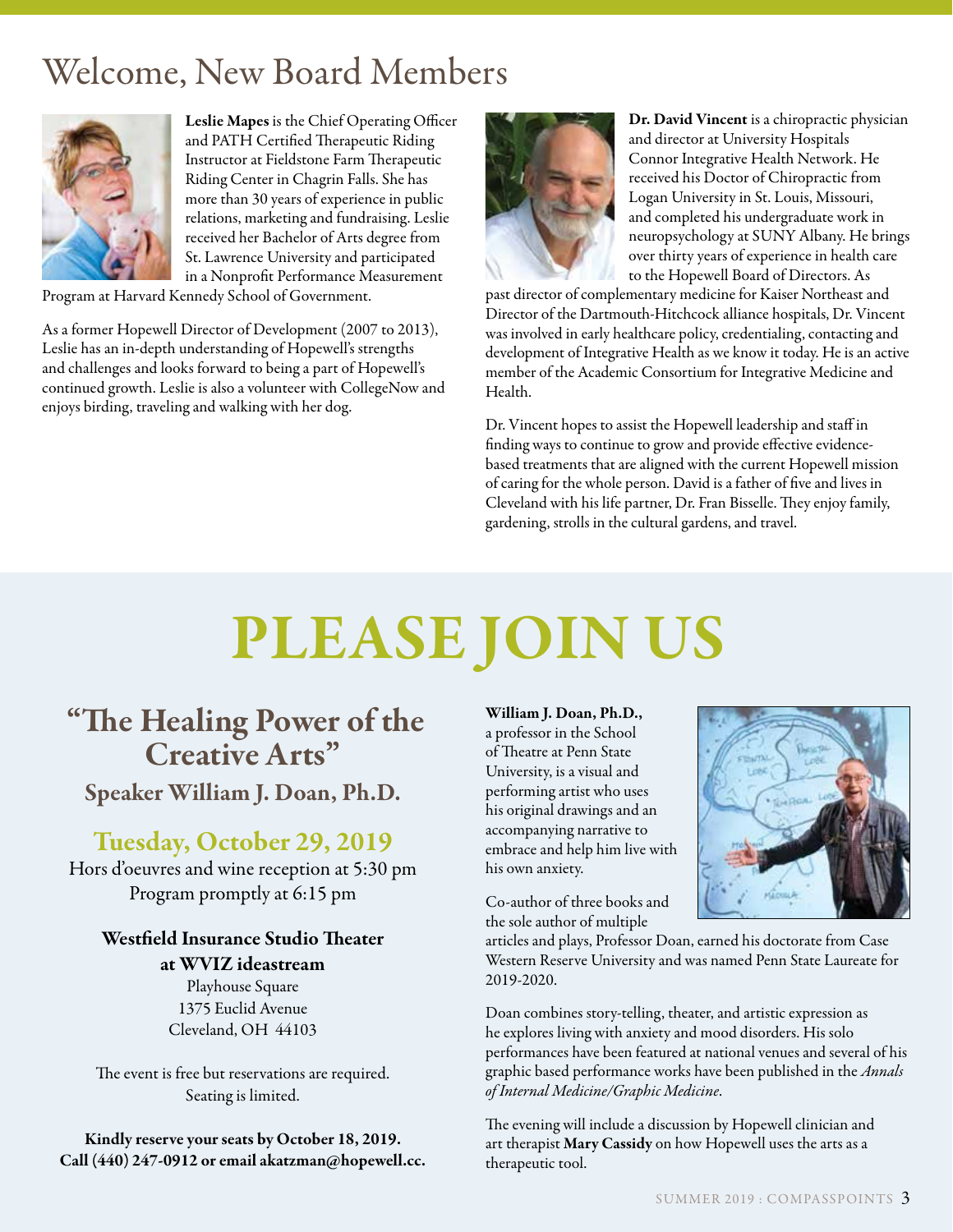# Summer Solstice 2019

Hopewell's 19th annual Summer Solstice benefit was held Friday, June 14, at a beautiful estate in Hunting Valley. Under a gorgeous sky, more than 500 guests sipped cocktails and enjoyed hors d'oeuvres and dinner prepared by Nosh Creative Catering.

Hawthorn, PNC Family Wealth® was the Presenting Sponsor of Summer Solstice for the 19th consecutive year. Our Corporate Committee, led by Joseph F. Verciglio of BakerHostetler, broke all records, securing \$164,500 in sponsorships.

We thank event co-chairs Susan Silverberg Bewie and Susan Locke for leading the dedicated Steering Committee to accomplish such an outstanding event. Trustee Mary Joyce served as auction chair, filling two large barns with furniture, jewelry, household items, antiques and entertainment packages. The Hopewell Gallery showcased items

made by Hopewell residents including photographs, crafts, candles, placemats and scarves. Aileen Sexton Kopfinger served as table host chair and Kathy Mahovlic as decorations chair.

Guests were captivated as Evan Curtin, a former Hopewell resident, shared his story of the impact Hopewell had on his life. A Fund-A-Need led by auctioneer Mark Schroeder produced more than \$80,000. All proceeds from the annual event enable Hopewell to offer reduced fees to many residents' families each year. Summer Solstice 2019's net proceeds exceeded \$325,000!



*Rahul Wadhawan, Bill and Kathy Osborne, Rebecca Wadhawan*



*Uday and Anu Yadav*



*Jason and Jackie Hess, Ron and Janet Hess*



*Adam and Shari Stern, Scott Seelbach and Matt Embrescia*



*Beverly and Taylor Eisner*



*Peter Sussen, Peg and Richard Gift*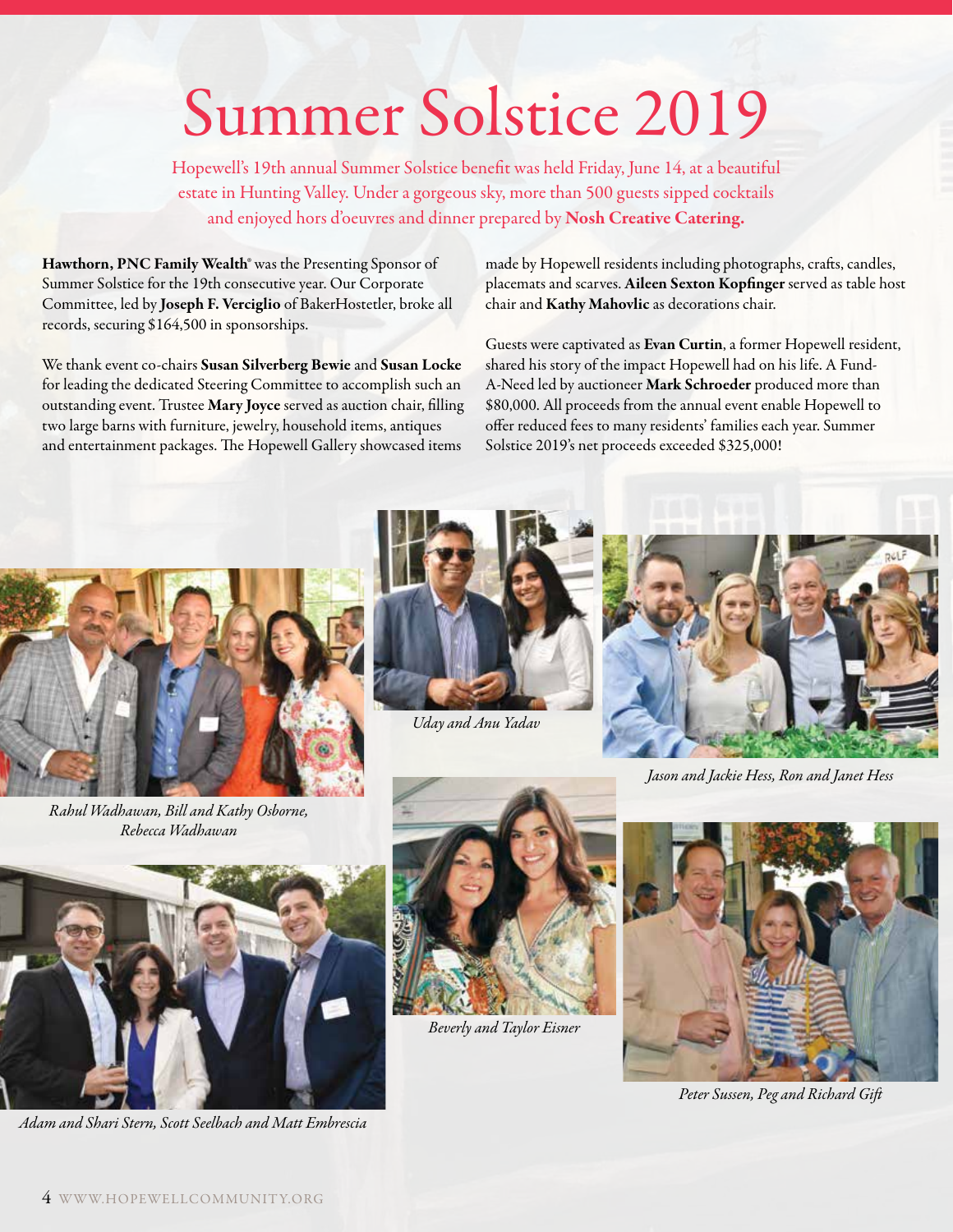

*Ohio State Senator John Eklund and Clara T. Rankin*

## SAVE THE DATE: Summer Solstice Friday, June 19, 2020!





*Susan and Todd Locke Julie Brandenburg, Kendra Howley and Leigh Gale*



*Hopewell Supporters enjoying the evening*

### Summer Solstice Speaker Inspires Guests

Guest speaker Evan Curtin, a former Hopewell resident, told Summer Solstice guests, "In 1997, I was diagnosed with Bipolar 1 Disorder. In 2012, after about 30 mental health hospitalizations, I ended up at Hopewell. When I arrived, I was in disbelief. I was expecting fences to hold patients in so they couldn't escape but that was not even close to what I found there…. I summed up my experience about Hopewell in a song –

I wasn't always use to being bein' free

but they always had a way of encouraging me (the Hopewell staff)

Hopewell Farms woke up my senses

They broke down my walls and they had no fences

Though I only spent a few months at Hopewell, I can honestly say that Hopewell's impact on me will last a lifetime!"



### THANK YOU to our Summer Solstice volunteers.

Erin Aldrich Kate Bernardo Mary Cassidy Jack Childers Lynn Childers Clare Conway Marie Day Kellie Durr

Dora Farona Barbara Hawk Ashley Joyce Bridget Joyce Cyndi Klecha Tim McParland Martha Sivertson Ann Marie Webster

Photos by Genevieve Adelman, Facebook.com/relicsbygenevieve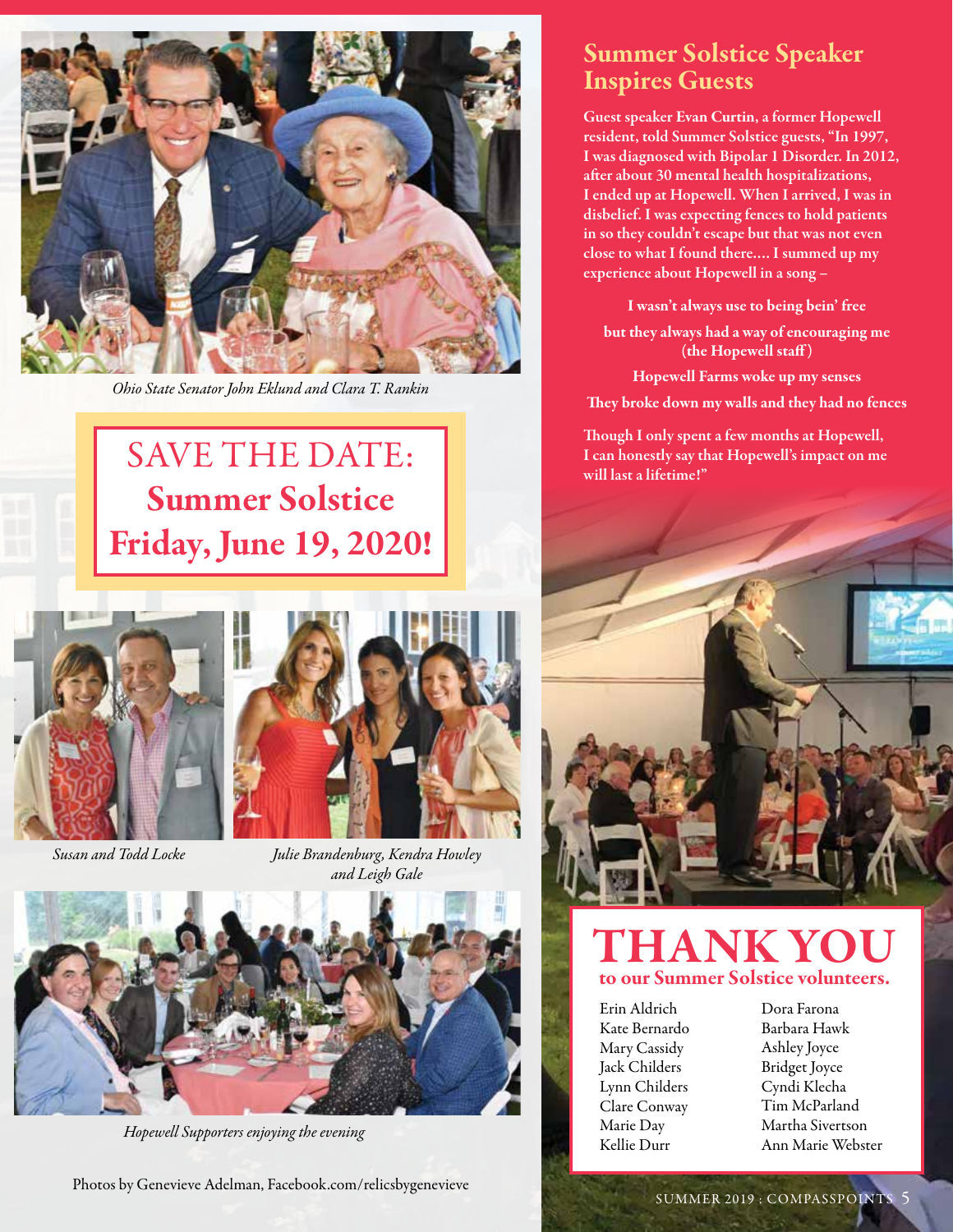

## Hopewell "Breaks Ground" on a New Community Center

On June 5th, 2019, at the Annual Meeting of the Board of Directors, members of Hopewell's board and staff celebrated a groundbreaking for the new Richard J. Swadey Community Center. This facility will provide opportunities for year-round recreation, exercise, and Hopewell community gatherings for music and live performances, movie nights, dances, basketball, volleyball and other sports.

Due to inclement weather, the "groundbreaking" was symbolically conducted in the Hopewell dining room, using a sandplay therapy tray from the office of Hopewell clinician and Director of Quality Improvement and Compliance Candace Carlton. Sandplay therapy is a nonverbal, therapeutic intervention that makes use of a sandbox, toy figures, and sometimes water to create scenes of miniature worlds that reflect a person's inner thoughts, struggles, and concerns. This form of play therapy is practiced along with talk therapy, using the sandbox and figures as communication tools.

Amid smiles and laughs, Hopewell founder and life trustee Clara T. Rankin and several others enjoyed "turning over a shovelful of sand" to commemorate the start of construction, which occurred earlier this year. The Swadey Community Center is currently scheduled for completion in Fall 2019.

## Thank You to Development Intern Missy McDonnell

*by Audrey Katzman, Development Assistant*

To mount a successful Summer Solstice benefit, the Development staff depends on a paid intern to join the team every spring. This year we welcomed Melissa (Missy) McDonnell, a Chagrin Falls High School 2018 graduate who is a rising sophomore at Miami University.

"I had heard of Hopewell but I didn't know about the benefit," Missy recalled. "During my interview, I learned that I'd be participating in a huge event: 500 people under a tent raising hundreds of thousands of dollars in one night. It sounded a bit overwhelming but I was ready for the challenge."

Development Manager Ann Thompson said, "Don't let the term 'intern' fool you – Missy did not sit at a desk while staff did the hard work. She contributed from day one, coordinating and packaging auction items, participating in committee meetings, creating materials, and organizing displays in the auction barns. She's a quick learner and approached every task with a positive attitude, lots of energy and a smile."

On her second day, Director of Development Don Bernardo took Missy to Mesopotamia to tour the farm. "Spending an afternoon

at Hopewell showed me what makes the community special," Missy said. "Solstice has a greater purpose than raising money to help the budget. We are helping people heal."

The highlight of the internship is, of course, the night of the benefit. "I loved seeing

everything come together. It was eye opening to hear the speaker, Evan Curtin, talk about how Hopewell helped him overcome his illness."

The internship was Missy's first experience in a professional setting. "I loved working behind the scenes and I realized how many details add up to make Summer Solstice successful. Even better, I learned how good it feels to work for something you are passionate about."

Thank you again for everything, Missy. We wish you the best of luck in the year ahead.

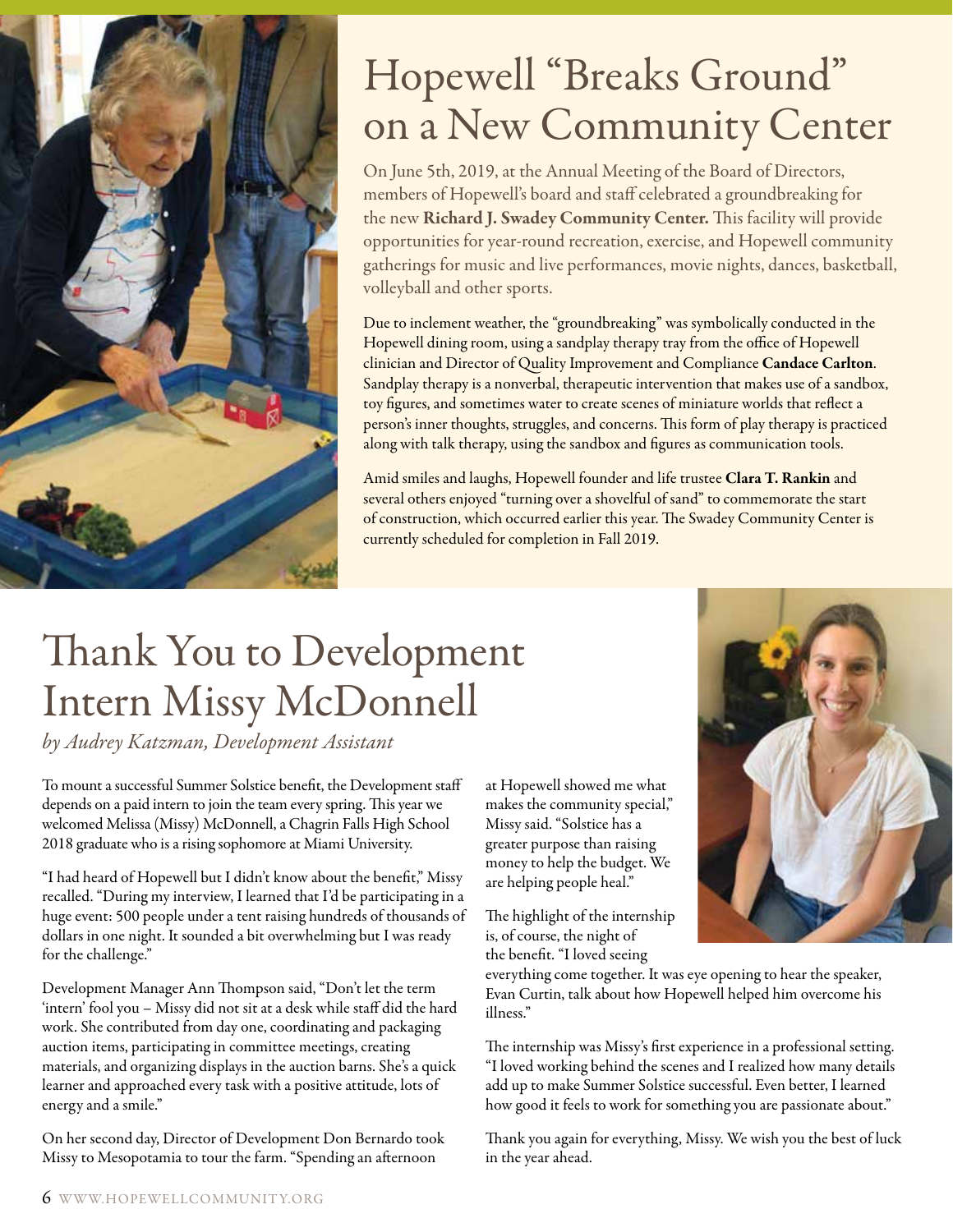#### Honorary and Memorial Gifts FEBRUARY 1 – JULY 30, 2019

#### IN HONOR OF

Taylor Barton Lynn and Jack Childers

Anna Braun Mr. and Mrs. Robert Fitz

#### Clara T. Rankin

Elizabeth Porter Daane and Charles E. Daane Dr. and Mrs. Gösta Pettersson Caroline Taplin Ruschell John and Mary Lane Sullivan

#### Phillip and Peggy Wasserstrom Dr. Daniel T. Weidenthal

#### IN MEMORY OF

Dr. Douglas Lenkoski John and Mary Lane Sullivan

Alec O'Neill Kathy and Joe Mahovlic

Lee Ong Clara T. Rankin

#### IN APPRECIATION OF

A tour of Hopewell gardens and grounds The Garden Club of Cleveland

Lilly Pulitzer Local Love Day donation

IN MEMORY OF David Cutler and in honor of the great work Hopewell does for young adults Terence and Ellen Collier

### TO SUPPORT SUMMER SOLSTICE 2019

#### IN HONOR OF

Bruce Rankin Clara Williams Company

Clara T. Rankin Frances and Peter Buttenheim Clara Williams Company Marshall Rankin

Ann K. Thompson Ann Pollins Thompson

### RECENT FOUNDATION GRANTS

AHS Foundation

The Harry K. and Emma R. Fox Charitable Foundation The Cleveland Foundation

The Sam J. Frankino Foundation

Eric and Jane Nord Family Fund O'Neill Brothers Foundation Shaker Lakes Garden Club

*We apologize for any errors or omissions. Please contact the Development Office (440.247.0912 or akatzman@hopewell.cc) so that we may correct our records.*

## FROM THE WISHING WELL

#### HIGHEST PRIORITY NEED

Currently all staff use computers that were donated or handed down. New desktop models are sorely needed. Through our IT provider, Ashton Technology Solutions, we may purchase desktops for approximately \$700 with set-up and installation. For more information, please contact Lynn Childers, Chief Financial Officer (lchilders@hopewell.cc or 440.426.2089).

#### ON HOPEWELL'S AMAZON.COM WISH LIST

- Four 48" smart TVs (or larger) for residential cottages and main house (\$525 each)
- Two packs of four life vests for the pond (\$61 per pack)
- Two cabin tents for residents who would like to try camping (\$219 per tent)
- Tickets for resident outings: Rock-n-Roll Hall of Fame, Natural History Museum, Great Lakes Science Center, Cleveland Metroparks Zoo, sporting events (Indians, Cavaliers, Lake County Captains), Holden Arboretum, water parks, summer concerts, movie passes
- Walmart gift cards to purchase outdoor seating
- Cordless high quality outdoor tools for Hopewell work crews (hedge trimmers, leaf blowers, and weed whackers)
- Phonic Powerpod 780/S715 PA System (\$399) for the Hopewell Band and five Toca Freestyle Lightweight Djembe Drums with 12" drum head for Experiential Music program (\$99 each). For ordering information, contact Bob Weirich, Education Program coordinator (rweirich@hopewell.cc or 440.426.2000 ext. 116). Prices are from MusiciansFriend.com
- Trailer to haul farm animals (12 feet long)
- Off-road utility vehicle for hauling new or used in good condition. Contact Jack Childers for more information (jchilders@hopewell.cc).
- Magimix 16-cup Food Processor CS5200 XL (\$499 on williamsonoma.com)

#### THANK YOU

Taylor Eisner - Lunch for volunteers and staff at auction barns Heather and William Stewart – Ice cream maker

Donations of gifts-in-kind are tax deductible to the extent allowed by law. Donors will receive written acknowledgments for their records. For more information, please contact the Development Office (440.247.0912 or akatzman@hopewell.cc).



### Field Day

On Wednesday, July 24, residents and staff gathered together for field day. A delicious lunch was served under the pavilion and everyone played games, including water relay races, pool noodle field hockey, and a water balloon launch. Finishing off this entertaining day was homemade ice cream, made possible by the generous donation of an ice cream maker. Resident Amanda said that the event was "well planned and a lot of fun" and her favorite part of the day was the ice cream! Hopewell field day 2019 was a success!